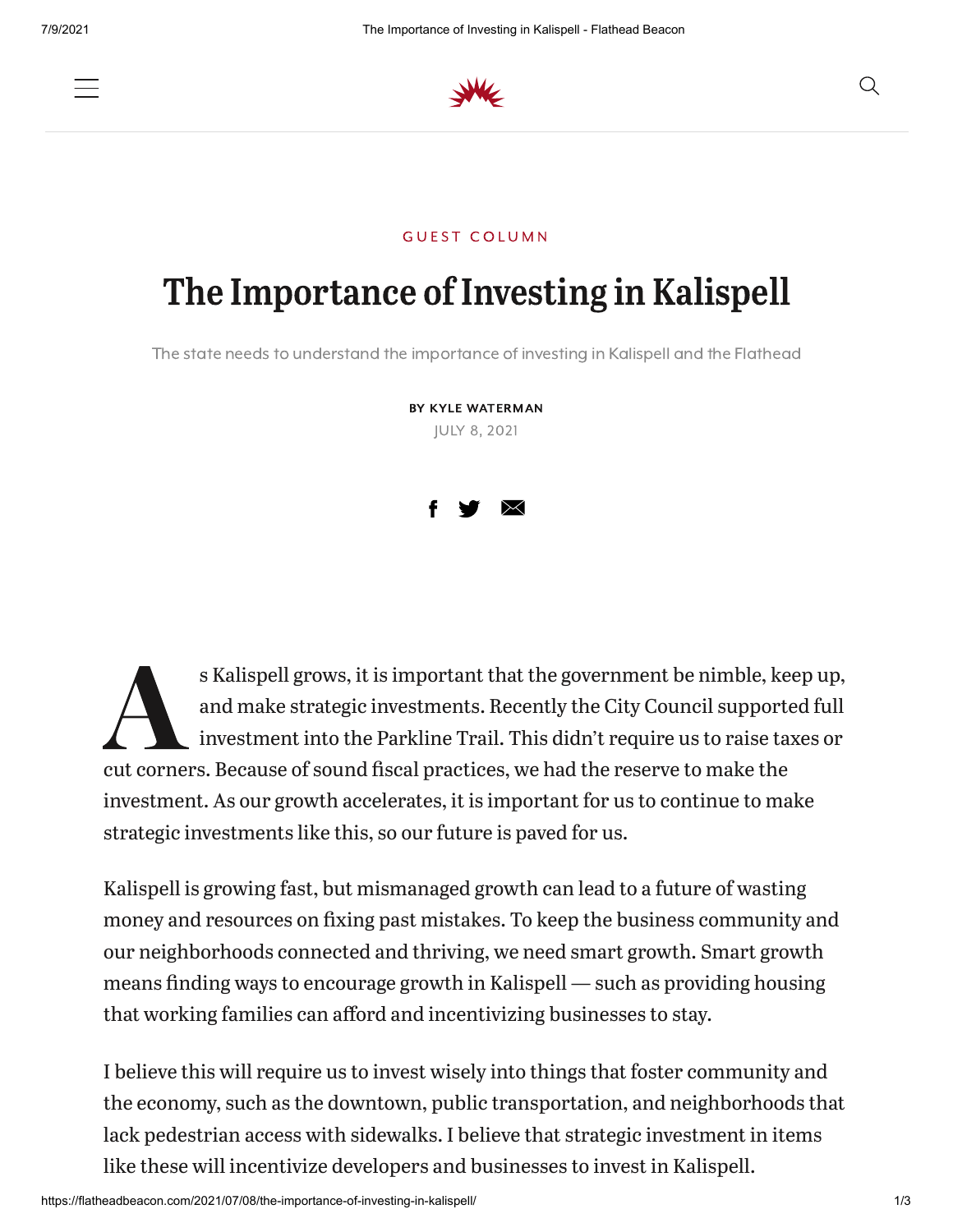This also means that we need to invest in local solutions to address our continued mental health crisis in partnership with non-government agencies. The mental health crisis is growing, and we need collaborative efforts, with local boots on the ground to address it. Historically being the smallest large town in Montana, we have for too long relied on state services to be based out of Helena, Missoula, or Deer Lodge. It is time for the state to make Flathead County, the third fastest growing rural county in America, a priority and base resources here.

This does not and should not require more government. Instead, it requires an effective government that leads with strategic investment into Kalispell and coordination with local partners. Local government should be a lean and nimble boxer with the ability to punch above its weight when the fight is critical.

The state needs to understand the importance of investing in Kalispell and the Flathead so that we are not overwhelmed by our growth or the number of visitors we host on behalf of Montana every year. If we don't receive prioritization by the state in how grants and funding is distributed, then local entities are forced to pull the property tax lever to address growth. That's mismanaged growth, and it will force Montanans and their families to leave the Flathead.

Kyle Waterman is <sup>a</sup> Kalispell city councilor.

## Stay Connected with the Daily Roundup.

Sign up for our newsletter and get the best of the Beacon delivered every day to your inbox.

Email

Join